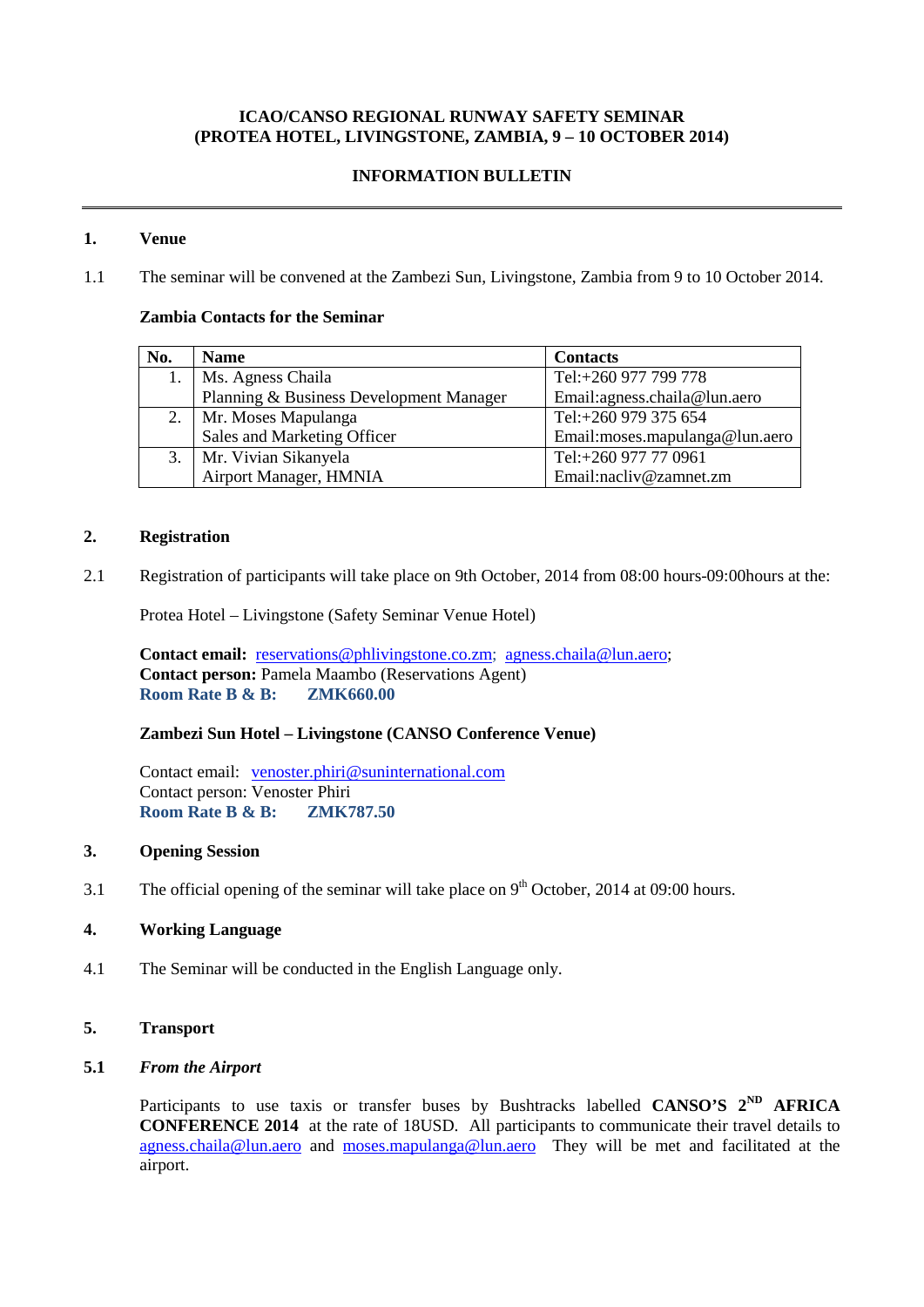### **5.2 To the Seminar venue**

Participants to use taxis labelled CANSO'S  $2^{ND}$  AFRICA CONFERENCE 2014 at the rate of 14USD

#### **6. Hotel Information**

### 6.1 *We recommend that participants book at the venue hotel which is Protea Hotel*

Please make your hotel accommodation reservation at;

#### **Protea Hotel – Livingstone (Safety Seminar Venue Hotel)**

**Contact email:** [reservation@phlivingstone.co.zm;](mailto:reservation@phlivingstone.co.zm) [agness.chaila@lun.aero](mailto:agness.chaila@lun.aero) **Contact Person:** Pamela Maambo (Reservations Agent)

**OR:**

#### 6.2 **Zambezi Sun Hotel – Livingstone**

Contact email: [venoster.phiri@suninternational.com](mailto:venoster.phiri@suninternational.com) [agness.chaila@lun.aero](mailto:agness.chaila@lun.aero)  Contact person: Venoster Phiri

#### **7. Entry Visa**

### 7.1 *Please see the attachment indicating the following;*

- *1.* Countries not requiring to pay for any Visa Entry
- *2.* Countries requiring Visa but can pay and obtain visa upon arrival
- *3.* Countries requiring to obtain visa before departure for Zambia

#### **8. Health**

- 8.1 It is strongly recommended that participants should have travel insurance (including health) for the duration of their stay in Zambia.
- 8.2 It is also recommended to take Malaria preventative drugs especially when coming from non- malaria infested areas are taken.
- **9. Weather –visit<http://www.weatherforecastmap.com/zambia/livingstone/>**

#### 9.1 **Weather in Livingstone**

- 9.2 Livingstone does not have the standard winter and summer seasons! Instead, it has the rainy, dry and hot seasons. The hot season, from September to October, is the best season for wildlife viewing; and the wet season, during the period November to March, animals are difficult to spot as they have food in all areas of the park and therefore do not need to come to specific watering holes. The parks are further not very accessible due to impassable roads during this period. Livingstone travel and Victoria Falls tours during the off-season can be a very unique kind of experience.
- 9.3 There are huge variations in the temperature in Livingstone, with extreme temperatures of up to 40.6 °C (105 °F) in October (the hottest month) and -0 °C (32 °F) in June and July, the dry winter season. from April to July the weather is mild and it is the perfect time to travel to Livingstone. The annual rainfall is 500 mm.